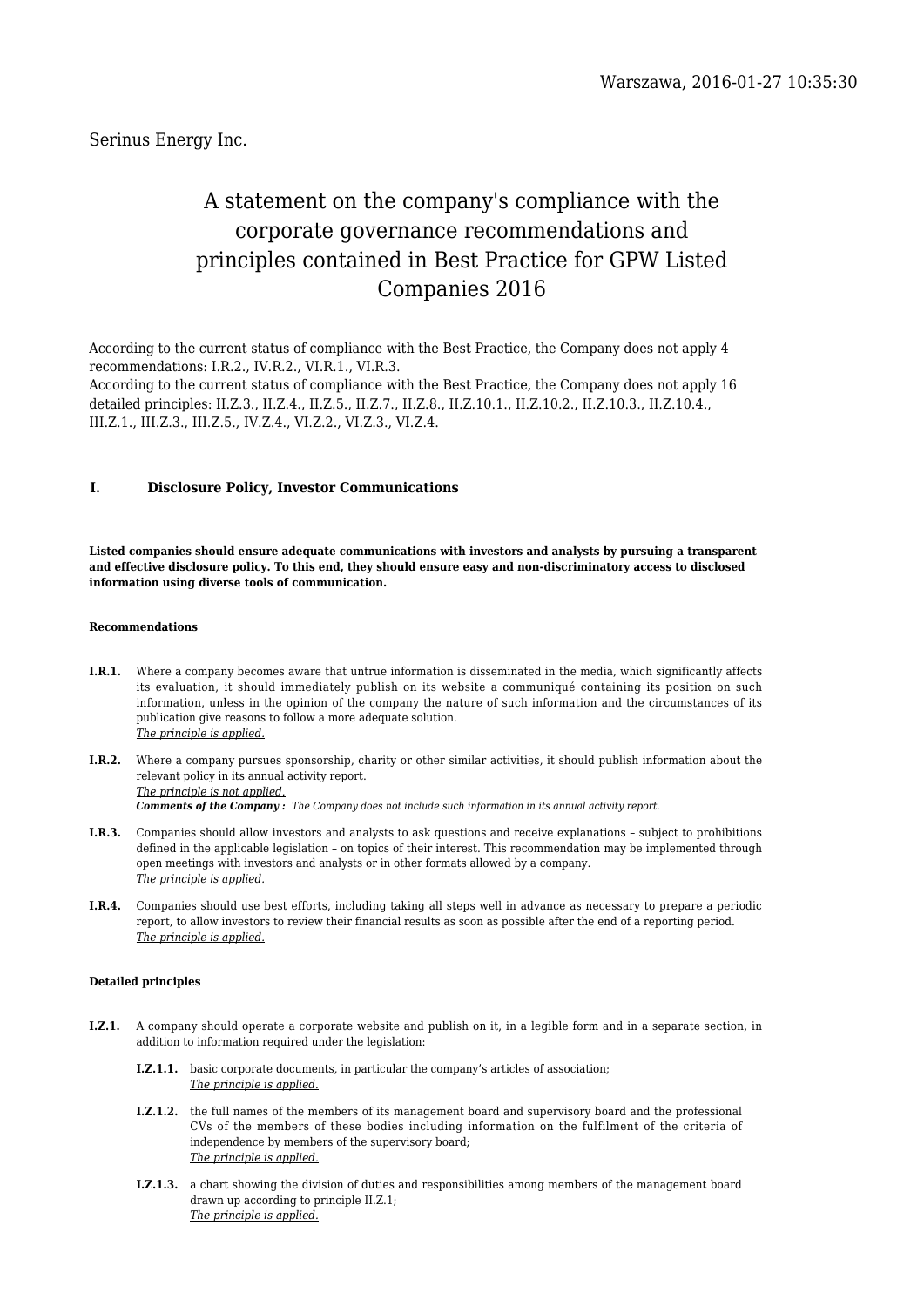- **I.Z.1.4.** the current structure of shareholders indicating those shareholders that hold at least 5% of the total vote in the company according to information provided to the company by shareholders under the applicable legislation; *The principle is applied.*
- **I.Z.1.5.** current and periodic reports, prospectuses and information memoranda with annexes, published by the company at least in the last 5 years; *The principle is applied.*
- **I.Z.1.6.** information on the dates of corporate events leading to the acquisition or limitation of rights of a shareholder, information on the dates of publication of financial reports and other events relevant to investors, within a timeframe enabling investors to make investment decisions; *The principle is applied.*
- **I.Z.1.7.** information materials published by the company concerning the company's strategy and its financial results; *The principle is applied.*
- **I.Z.1.8.** selected financial data of the company for the last 5 years of business in a format enabling the recipient to process such data; *The principle is applied.*
- **I.Z.1.9.** information about the planned dividend and the dividend paid out by the company in the last 5 financial years, including the dividend record date, the dividend payment date and the dividend amount, in aggregate and per share; *The principle is applied.*
- **I.Z.1.10.** financial projections, if the company has decided to publish them, published at least in the last 5 years, including information about the degree of their implementation; *The principle not applicable. Comments of the Company : The Company does not publish financial forecasts.*
- **I.Z.1.11.** information about the content of the company's internal rule of changing the company authorised to audit financial statements or information about the absence of such rule; *The principle is applied.*
- **I.Z.1.12.** a statement on compliance with the corporate governance principles contained in the last published annual report; *The principle is applied.*
- **I.Z.1.13.** a statement on the company's compliance with the corporate governance recommendations and principles contained herein, consistent with the information that the company should report under the applicable legislation;
- *The principle is applied.* **I.Z.1.14.** materials provided to the general meeting, including assessments, reports and positions referred to in principle II.Z.10, tabled to the general meeting by the supervisory board;
- *The principle is applied.* **I.Z.1.15.** information about the company's diversity policy applicable to the company's governing bodies and key managers; the description should cover the following elements of the diversity policy: gender,
- education, age, professional experience, and specify the goals of the diversity policy and its implementation in the reporting period; where the company has not drafted and implemented a diversity policy, it should publish the explanation of its decision on its website; *The principle is applied.*
- **I.Z.1.16.** information about the planned transmission of a general meeting, not later than 7 days before the date of the general meeting; *The principle is applied.*
- **I.Z.1.17.** justification of draft resolutions of the general meeting concerning issues and determinations which are relevant to or may give rise to doubts of shareholders, within a timeframe enabling participants of the general meeting to review them and pass the resolution with adequate understanding; *The principle is applied.*
- **I.Z.1.18.** information about the reasons for cancellation of a general meeting, change of its date or agenda, and information about breaks in a general meeting and the grounds of those breaks; *The principle is applied.*
- **I.Z.1.19.** shareholders' questions asked to the management board pursuant to Article 428 § 1 or § 6 of the Commercial Companies Code together with answers of the management board to those questions, or a detailed explanation of the reasons why no answer is provided, pursuant to principle IV.Z.13; *The principle is applied.*
- **I.Z.1.20.** an audio or video recording of a general meeting; *The principle is applied.*
- **I.Z.1.21.** contact details of the company's investor relations officers including the full name and e-mail address or telephone number.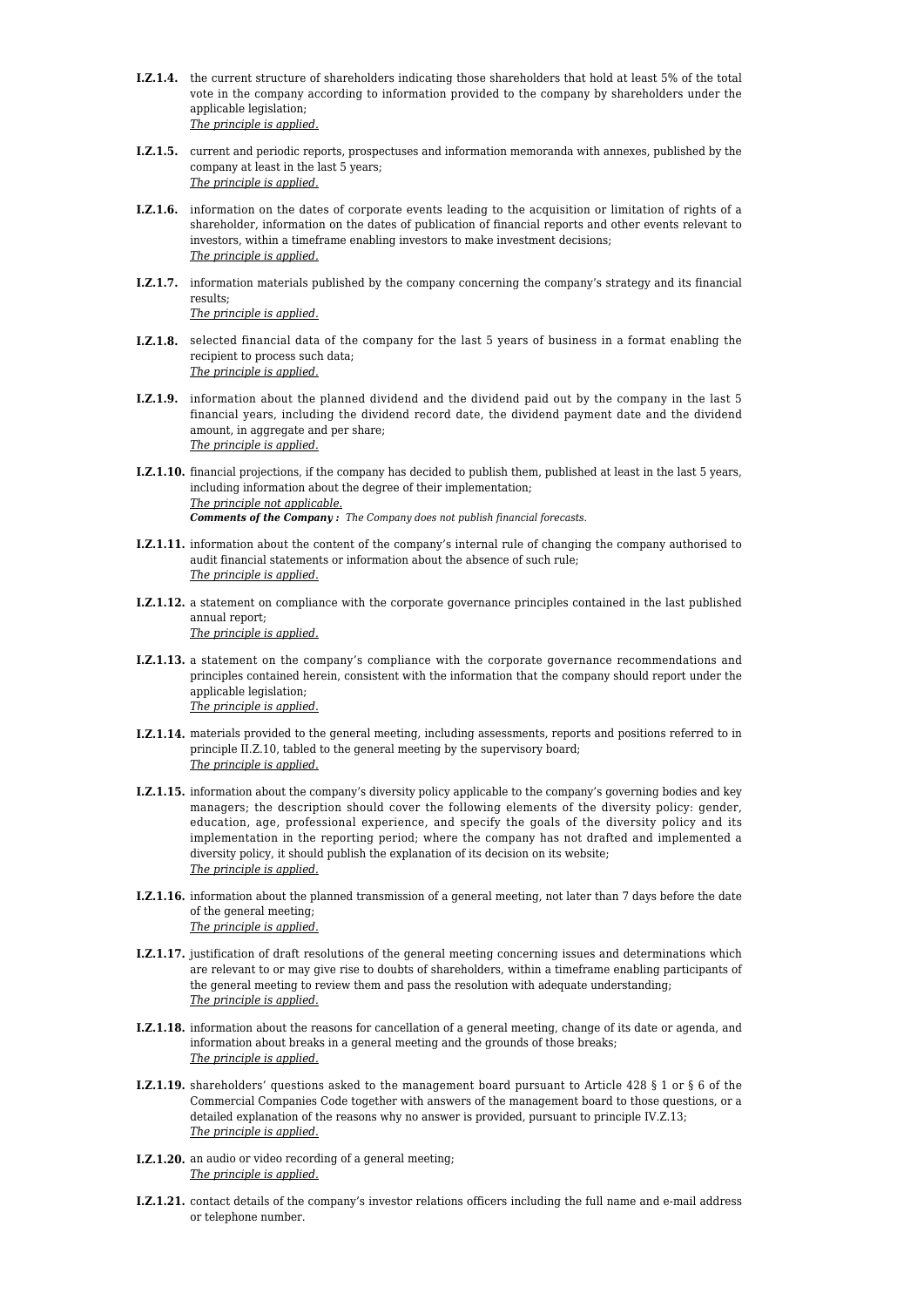# *The principle is applied.*

**I.Z.2.** A company whose shares participate in the exchange index WIG20 or mWIG40 should ensure that its website is also available in English, at least to the extent described in principle I.Z.1. This principle should also be followed by companies not participating in these indices if so required by the structure of their shareholders or the nature and scope of their activity *The principle is applied.*

# **II. Management Board, Supervisory Board**

**A listed company is managed by its management board, whose members act in the interest of the company and are responsible for its activity. The management board is responsible among others for the company's leadership, engagement in setting and implementing its strategic objectives, and ensuring the company's efficiency and safety.**

**A company is supervised by an effective and competent supervisory board. Supervisory Board members act in the interest of the company and follow their independent opinions and judgement. The supervisory board in particular issues opinions on the company's strategy, verifies the work of the management board in pursuit of defined strategic objectives, and monitors the company's performance.**

#### **Recommendations**

- **II.R.1.** To ensure the highest standards of the management board and the supervisory board of a company in efficient fulfilment of their obligations, the management board and the supervisory board should have members who represent high qualifications and experience. *The principle is applied.*
- **II.R.2.** Decisions to elect members of the management board or the supervisory board of a company should ensure that the composition of these bodies is comprehensive and diverse among others in terms of gender, education, age and professional experience. *The principle is applied.*
- **II.R.3.** Functions on the management board of a company should be the main area of the professional activity of management board members. Additional professional activities of management board members must not require so much time and effort that they could adversely affect proper performance of functions in the company. In particular, management board members should not be members of governing bodies of other entities if the time devoted to functions in such other entities prevents their proper performance in the company. *The principle is applied.*
- **II.R.4.** Supervisory board members must be able to devote the time necessary to perform their duties. *The principle is applied.*
- **II.R.5.** If a supervisory board member resigns or is unable to perform his or her functions, the company should immediately take steps necessary to ensure substitution or replacement on the supervisory board. *The principle is applied.*
- **II.R.6.** Being aware of the pending expiration of the term of office of management board members and their plans of further performance of functions on the management board, the supervisory board should take steps in advance to ensure efficient operation of the company's management board. *The principle is applied.*
- **II.R.7.** A company should allow its supervisory board to use professional and independent advisory services necessary for the supervisory board to exercise effective supervision in the company. In its selection of the advisory service provider, the supervisory board should take into account the financial standing of the company. *The principle is applied.*

#### **Detailed principles**

**II.Z.1.** The internal division of responsibilities for individual areas of the company's activity among management board members should be clear and transparent, and a chart describing that division should be available on the company's website.

*The principle is applied.*

- **II.Z.2.** A company's management board members may sit on the management board or supervisory board of companies other than members of its group subject to the approval of the supervisory board. *The principle is applied.*
- **II.Z.3.** At least two members of the supervisory board should meet the criteria of being independent referred to in principle II.Z.4.

*The principle is not applied.*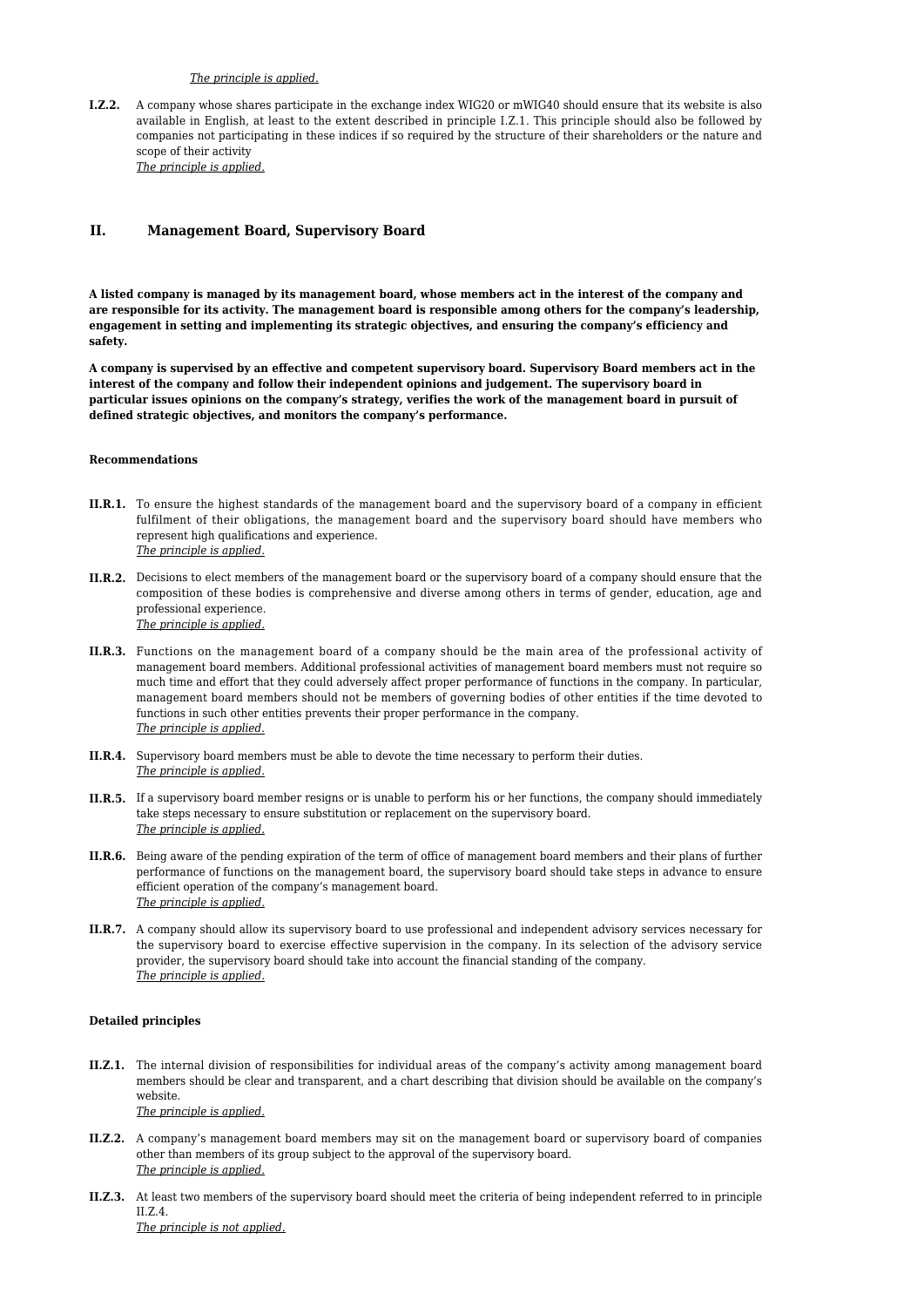*Comments of the Company : The Company is an entity with its registered seat in Canada, hence Canadian independence criteria are primarily applicable to it. These are in line but not identical to the European independence criteria as stated in Annex II to the Commission Recommendation 2005/162/EC. Five members of the Board of Directors (i.e. more than half) met the Canadian independence criteria at the beginning of 2016.*

**II.Z.4.** Annex II to the European Commission Recommendation of 15 February 2005 on the role of non-executive or supervisory directors of listed companies and on the committees of the (supervisory) board applies to the independence criteria of supervisory board members. Irrespective of the provisions of point 1(b) of the said Annex, a person who is an employee of the company or its subsidiary or affiliate or has entered into a similar agreement with any of them cannot be deemed to meet the independence criteria. In addition, a relationship with a shareholder precluding the independence of a member of the supervisory board as understood in this principle is an actual and significant relationship with any shareholder who holds at least 5% of the total vote in the company. *The principle is not applied.*

*Comments of the Company : The Company applies Canadian independence criteria which are in line but not identical to the European independence criteria as stated in Annex II to the Commission Recommendation 2005/162/EC.*

**II.Z.5.** Each supervisory board member should provide the other members of the supervisory board as well as the company's management board with a statement of meeting the independence criteria referred to in principle II.Z.4. *The principle is not applied.*

*Comments of the Company : This principle is not applied as set out in "Best Practice for GPW Listed Companies 2016", however: 1) Company applies Canadian independence criteria, and 2) tasks and responsibilities of the Compensation and Corporate Governance Committee include conducting analyses and reporting to the Board of Directors regarding the independence of each director and the number and appropriateness of the number of independent directors.*

- **II.Z.6.** The supervisory board should identify any relationships or circumstances which may affect a supervisory board member's fulfilment of the independence criteria. An assessment of supervisory board members' fulfilment of the independence criteria should be presented by the supervisory board according to principle II.Z.10.2. *The principle is applied.*
- **II.Z.7.** Annex I to the Commission Recommendation referred to in principle II.Z.4 applies to the tasks and the operation of the committees of the Supervisory Board. Where the functions of the audit committee are performed by the supervisory board, the foregoing should apply accordingly.

*The principle is not applied.*

*Comments of the Company : The Company has not applied the provisions of Annex I to the Recommendation of the European Commission to the tasks and functioning of the Board of Directors committees, however the solutions implemented by the Company in this regard on the basis of Canadian law are generally in line with (although not identical to) the European solutions.*

#### **II.Z.8.** The chair of the audit committee should meet the independence criteria referred to in principle II.Z.4. *The principle is not applied. Comments of the Company : Chairman of the Audit Committee meets Canadian independence criteria.*

- **II.Z.9.** To enable the supervisory board to perform its duties, the company's management board should give the supervisory board access to information on matters concerning the company. *The principle is applied.*
- **II.Z.10.** In addition to its responsibilities laid down in the legislation, the supervisory board should prepare and present to the ordinary general meeting once per year the following:
	- **II.Z.10.1** an assessment of the company's standing including an assessment of the internal control, risk **.** management and compliance systems and the internal audit function; such assessment should cover all
		- significant controls, in particular financial reporting and operational controls;

*The principle is not applied.*

*Comments of the Company : The Company does not publish reports of its Board of Directors. Furthermore, Canadian law does not provide for an assessment of the situation of the company by the Board of Directors including assessment of the internal control system and the management system of the Company's material risks, as well as does not provide a sponsorship policy evaluation etc. Equivalent, to a certain extent, are reports and evaluations made in the preparation, review and approval of the annual financial statements and management's discussion and analysis ("MD&A") which supplements the financial statements. Annual financial statements and MD&A are approved by the Board of Directors before filing. Disclosures in annual reports are certified by the Chief Executive Officer and the Chief Financial Officer (Form 52-109F1 and Form 52-109F2). According to Form 51-102F2, risks are disclosed in the Annual Information Form ("AIF"), published and presented to the Canadian securities regulator. AIF includes disclosures on the activity of the Audit Committee and other committees of the Company. Information concerning the composition of the Board of Directors, the number of its meetings and committees are also contained in the Information Memorandum prepared annually in conjunction with the Annual General Meeting.*

**II.Z.10.2** a report on the activity of the supervisory board containing at least the following information:

- full names of the members of the supervisory board and its committees;
- supervisory board members' fulfilment of the independence criteria;
- number of meetings of the supervisory board and its committees in the reporting period;
- self-assessment of the supervisory board;

*The principle is not applied.*

**.**

*Comments of the Company : Reasoning is set out in the commentary to II.Z.10.1*

**II.Z.10.3** an assessment of the company's compliance with the disclosure obligations concerning compliance **.** with the corporate governance principles defined in the Exchange Rules and the regulations on current and periodic reports published by issuers of securities;

*The principle is not applied.*

*Comments of the Company : Reasoning is set out in the commentary to II.Z.10.1*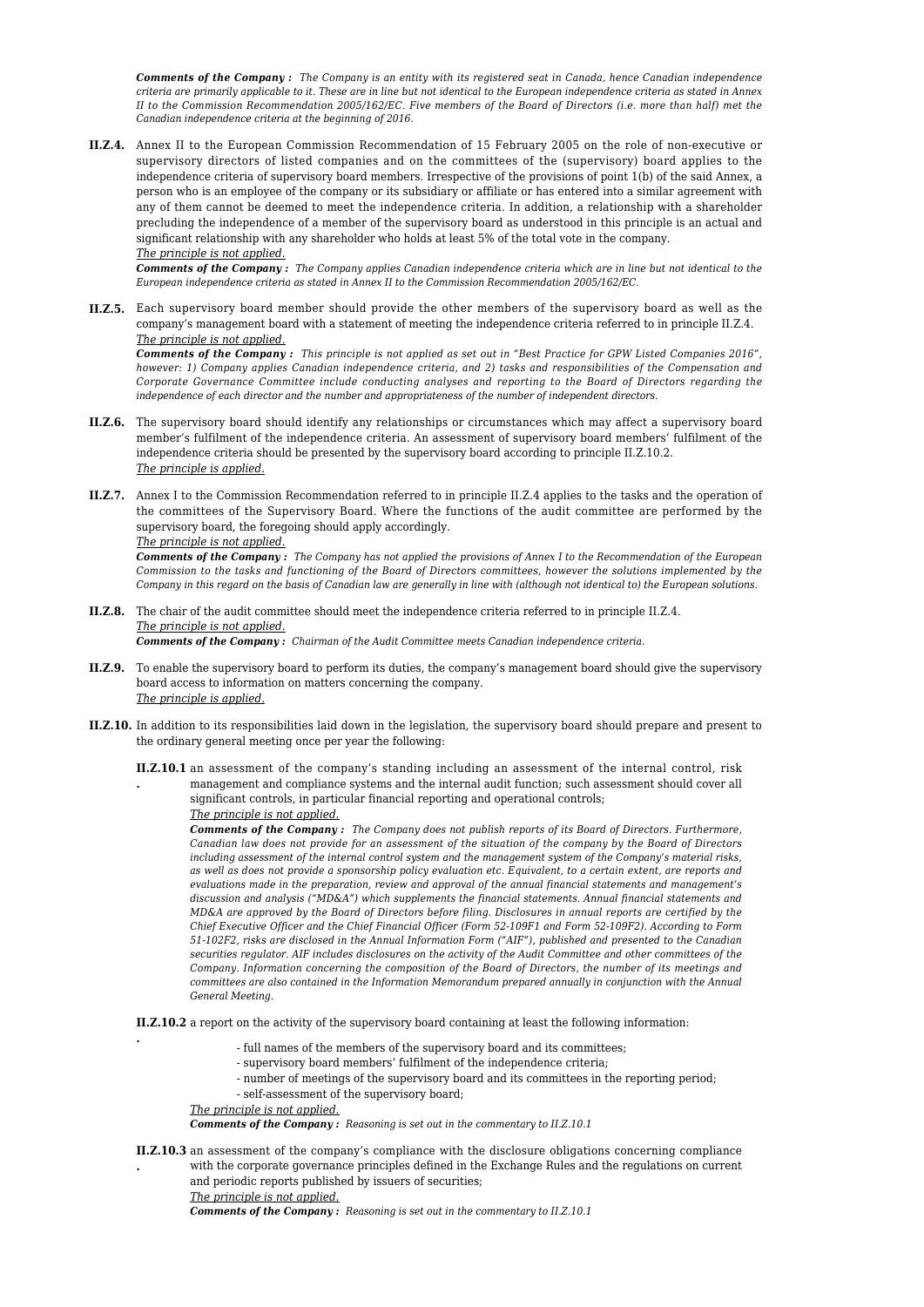- **II.Z.10.4** an assessment of the rationality of the company's policy referred to in recommendation I.R.2 or **.** information about the absence of such policy. *The principle is not applied.*
	- *Comments of the Company : Reasoning is set out in the commentary to II.Z.10.1*
- **II.Z.11.** The supervisory board should review and issue opinions on matters to be decided in resolutions of the general meeting.

*The principle is applied.*

# **III. Internal Systems and Functions**

**Listed companies should maintain efficient internal control, risk management and compliance systems and an efficient internal audit function adequate to the size of the company and the type and scale of its activity.**

### **Recommendations**

**III.R.1.** The company's structure should include separate units responsible for the performance of tasks in individual systems or functions, unless the separation of such units is not justified by the size or type of the company's activity. *The principle is applied.*

## **Detailed principles**

**III.Z.1.** The company's management board is responsible for the implementation and maintenance of efficient internal control, risk management and compliance systems and internal audit function.

# *The principle is not applied.*

*Comments of the Company : The Company does not have two separate governing bodies (a supervisory board and a management board) which are obligatory in Polish joint-stock companies. However, it has a Board of Directors ('the Board') which performs the roles of a supervisory board and a management board. The Board of Directors is responsible for supervising the business of the Company and the activities of the Company's management, which is responsible for conducting the day-to-day business of the Company. Board of Directors, acting through the Chief Executive Officer, shall set the standards of conduct for the enterprise. The Board has the responsibility to recognize the principal risks of the business which the Company is engaged in and to ensure that there are systems in place which effectively monitor and manage those risks with a view to the long-term viability of the Company.*

- **III.Z.2.** Subject to principle III.Z.3, persons responsible for risk management, internal audit and compliance should report directly to the president or other member of the management board and should be allowed to report directly to the supervisory board or the audit committee. *The principle is applied.*
- **III.Z.3.** The independence rules defined in generally accepted international standards of the professional internal audit practice apply to the person heading the internal audit function and other persons responsible for such tasks. *The principle is not applied.*

*Comments of the Company : Duties and responsibilities of the Audit Committee include monitoring the qualifications and the performance of the internal auditors and periodically review the internal audit function with respect to the organization, staffing and effectiveness of the internal audit department. The Audit Committee is composed of people who meet the Canadian independence criteria.*

**III.Z.4.** The person responsible for internal audit (if the function is separated in the company) and the management board should report to the supervisory board at least once per year with their assessment of the efficiency of the systems and functions referred to in principle III.Z.1 and table a relevant report. *The principle is applied.*

*Comments of the Company : The Company has been established according to Canadian law. The Board, comprised of both outside (i.e., independent, non-executive) and inside (i.e., executive) directors, acts as the supervisory and control authority of the Company. The overall supervision of the management of the Company's business is vested in the Board and the President & Chief Executive Officer ("CEO") to whom the Board has delegated the day-to-day management of the Company other than in relation to certain matters specifically reserved to the competence of the Board by the ABCA. The office of executive directors are now hold by two of the nine members of the Council, including one who is the Company's CEO. In addition, the Company has an Audit Committee consisting solely of non-executive directors. These solutions provide a flow of information in line with the teleological interpretation of the principle III.Z.4 .*

**III.Z.5.** The supervisory board should monitor the efficiency of the systems and functions referred to in principle III.Z.1 among others on the basis of reports provided periodically by the persons responsible for the functions and the company's management board, and make an annual assessment of the efficiency of such systems and functions according to principle II.Z.10.1. Where the company has an audit committee, it should monitor the efficiency of the systems and functions referred to in principle III.Z.1, which however does not release the supervisory board from the annual assessment of the efficiency of such systems and functions.

# *The principle is not applied.*

*Comments of the Company : Canadian law does not provide for an assessment of the situation of the company by the Board of Directors including assessment of the internal control system and the management system of the Company's material risks; however, equivalent - to a certain extent - are reports and evaluations contained in other published documents (see commentary to principle II.Z.10.1). At the same time necessary monitoring systems and control mechanisms are in place at the Company,*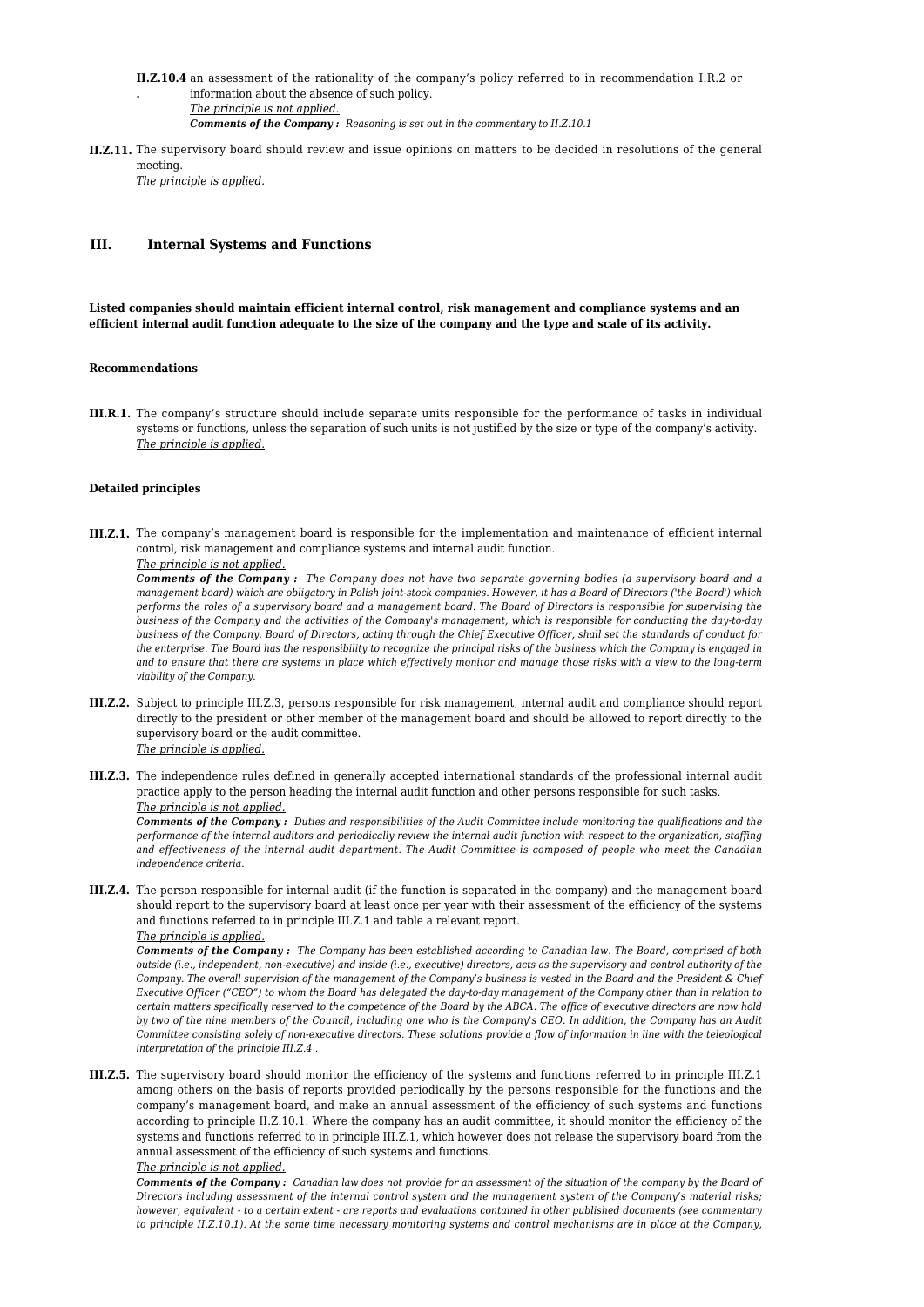*particularly with regard to financial and operational reporting, as required by Canadian law. These allow the Board of Directors to carry out effective supervision of the Company's operations and activities undertaken by the Company's management.*

**III.Z.6.** Where the company has no separate internal audit function in its organisation, the audit committee (or the supervisory board if it performs the functions of the audit committee) should review on an annual basis whether such function needs to be separated. *The principle is applied.*

# **IV. General Meeting, Shareholder Relations**

**The management board and the supervisory board of a listed company should encourage the engagement of shareholders in matters of the company, in particular through active participation in the general meeting.**

**The general meeting should proceed by respecting the rights of shareholders and ensuring that passed resolutions do not infringe on reasonable interests of different groups of shareholders.**

**Shareholders who participate in a general meeting should exercise their rights in accordance with the rules of good conduct.**

## **Recommendations**

- **IV.R.1.** Companies should strive to hold an ordinary general meeting as soon as possible after the publication of an annual report and set the date in keeping with the applicable legislation. *The principle is applied.*
- **IV.R.2.** If justified by the structure of shareholders or expectations of shareholders notified to the company, and if the company is in a position to provide the technical infrastructure necessary for a general meeting to proceed efficiently using electronic communication means, the company should enable its shareholders to participate in a general meeting using such means, in particular through:
	- 1) real-life broadcast of the general meeting;
	- 2) real-time bilateral communication where shareholders may take the floor during a general meeting from a location other than the general meeting;
	- 3) exercise of the right to vote during a general meeting either in person or  $\Box$  through a plenipotentiary.

# *The principle is not applied.*

*Comments of the Company : The Company provides Shareholders with real-time broadcasts of a Shareholders Meeting. Furthermore, Serinus' By-Laws provide that a Shareholder may participate in a Shareholders meeting by means of telephone or other communication facilities that permit all persons participating in the meeting to hear each other and a person participating in such meeting by those means is deemed for the purposes of the ABCA to be present at the meeting. Participation in a Shareholders' Meeting by means of remote communications includes the ability to cast votes by means of remote communications. However, such participation is available only to Registered Shareholders whose names appear on the register of Shareholders maintained by Serinus. Most individual investors do not hold shares in their own name; rather, the shares are held by intermediaries who are the Registered Shareholders. To exercise their rights, including the right to vote, a shareholder other than a Registered Shareholder should follow the procedures and legal means available under the agreement with the intermediary.*

**IV.R.3.** Where securities issued by a company are traded in different countries (or in different markets) and in different legal systems, the company should strive to ensure that corporate events related to the acquisition of rights by shareholders take place on the same dates in all the countries where such securities are traded. *The principle is applied.*

#### **Detailed principles**

- **IV.Z.1.** Companies should set the place and date of a general meeting so as to enable the participation of the highest possible number of shareholders. *The principle is applied.*
- **IV.Z.2.** If justified by the structure of shareholders, companies should ensure publicly available real-time broadcasts of general meetings. *The principle is applied.*
- **IV.Z.3.** Presence of representatives of the media should be allowed at general meetings. *The principle is applied.*
- **IV.Z.4.** If the management board becomes aware a general meeting being convened pursuant to Article 399 § 2 4 of the Commercial Companies Code, the management board should immediately take steps which it is required to take in order to organise and conduct the general meeting. The foregoing applies also where a general meeting is convened under authority granted by the registration court according to Article 400 § 3 of the Commercial Companies Code. *The principle is not applied.*

*Comments of the Company : The General Meeting of Shareholders of the Company shall be convened and conducted in accordance with the provisions of the Business Corporations Act (Alberta), the Statute and By-Laws No. 1.*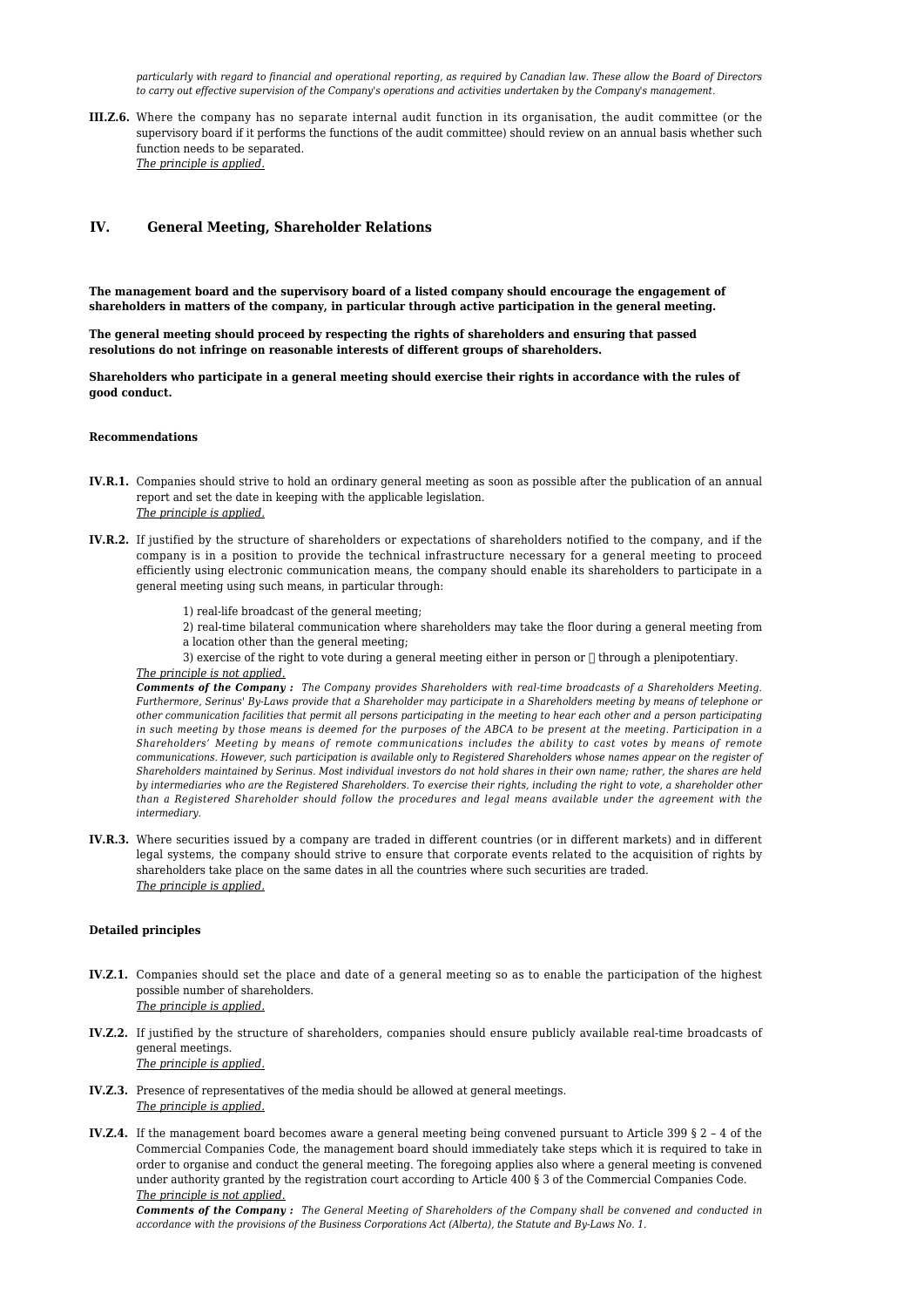- **IV.Z.5.** The rules of general meetings and the method of conducting the meeting and adopting resolutions must not restrict the participation of shareholders in general meetings and the exercising of their rights. Amendments of the rules of the general meeting should take effect at the earliest as of the next general meeting. *The principle is applied.*
- **IV.Z.6.** Companies should strive to ensure that the cancellation of a general meeting, change of its date or break in its proceedings do not prevent or limit the exercising of the shareholders' rights to participate in the general meeting. *The principle is applied.*
- **IV.Z.7.** A break in the proceedings of the general meeting may only take place in special cases, defined at each time in the justification of the resolution announcing the break, drafted on the basis of reasons provided by the shareholder requesting the break. *The principle is applied.*
- **IV.Z.8.** A resolution of the general meeting announcing a break should clearly set the date and time when the proceedings recommence, and such date and time must not be a barrier for most shareholders, including minority shareholders, to participate in the continuation of the proceedings. *The principle is applied.*
- **IV.Z.9.** Companies should strive to ensure that draft resolutions of the general meeting contain a justification, if it helps shareholders to pass a resolution with adequate understanding. If a matter is put on the agenda of the general meeting at the request of a shareholder or shareholders, the management board or the chair of the general meeting should request presentation of the justification of the proposed resolution. In important matters and matters which may give rise to any doubt of shareholders, the company should provide a justification, unless it otherwise provides the shareholders with information necessary to pass a resolution with adequate understanding. *The principle is applied.*
- **IV.Z.10.**Any exercise of the rights of shareholders or the way in which they exercise their rights must not hinder the proper functioning of the governing bodies of the company. *The principle is applied.*
- **IV.Z.11.**Members of the management board and the supervisory board should participate in a general meeting as necessary to answer questions asked at the general meeting. *The principle is applied.*
- **IV.Z.12.**The management board should present to participants of an ordinary general meeting the financial results of the company and other relevant information contained in the financial statements to be approved by the general meeting.

*The principle is applied.*

**IV.Z.13.**If a shareholder request information about the company, the management board of the company should provide an answer to the shareholder's request within 30 days or inform the shareholder of its refusal to provide such information where the management board has made such decision pursuant to Article 428 § 2 or § 3 of the Commercial Companies Code

```
The principle is applied.
```
*Comments of the Company : 'The Company operates on the basis of Canadian legislation and not the Polish Commercial Companies Code. However, to the extent possible, the Company is going to communicate with the shareholders on a regular basis and contends that the principle is in line with its teleological interpretation.*

- **IV.Z.14.**Resolutions of the general meeting should allow for a sufficient period of time between decisions causing specific corporate events and the date of determination of the rights of shareholders pursuant to such events. *The principle is applied.*
- **IV.Z.15.**A resolution of the general meeting concerning an issue of shares with subscription rights should specify the issue price or the mechanism of setting the price or authorise the competent governing body to set the price prior to the subscription right record date within the timeframe necessary for investors to make decisions. *The principle is applied.*
- **IV.Z.16.**The dividend record date and the dividend payment date should be set so as to ensure that the period between them is not longer than 15 business days. A longer period between these dates requires a justification. *The principle is applied.*
- **IV.Z.17.**A resolution of the general meeting concerning a conditional dividend payment may only contain such conditions whose potential fulfilment takes place before the dividend record date. *The principle is applied.*
- **IV.Z.18.**A resolution of the general meeting to split the nominal value of shares should not set the new nominal value of the shares below PLN 0.50, which could result in a very low unit market value of the shares, and which could consequently pose a threat to the correct and reliable valuation of the company listed on the Exchange. *The principle is applied.*

# **V. Conflict of Interest, Related Party Transactions**

**For the purpose of this Section, 'related party' is defined under the International Accounting Standards approved**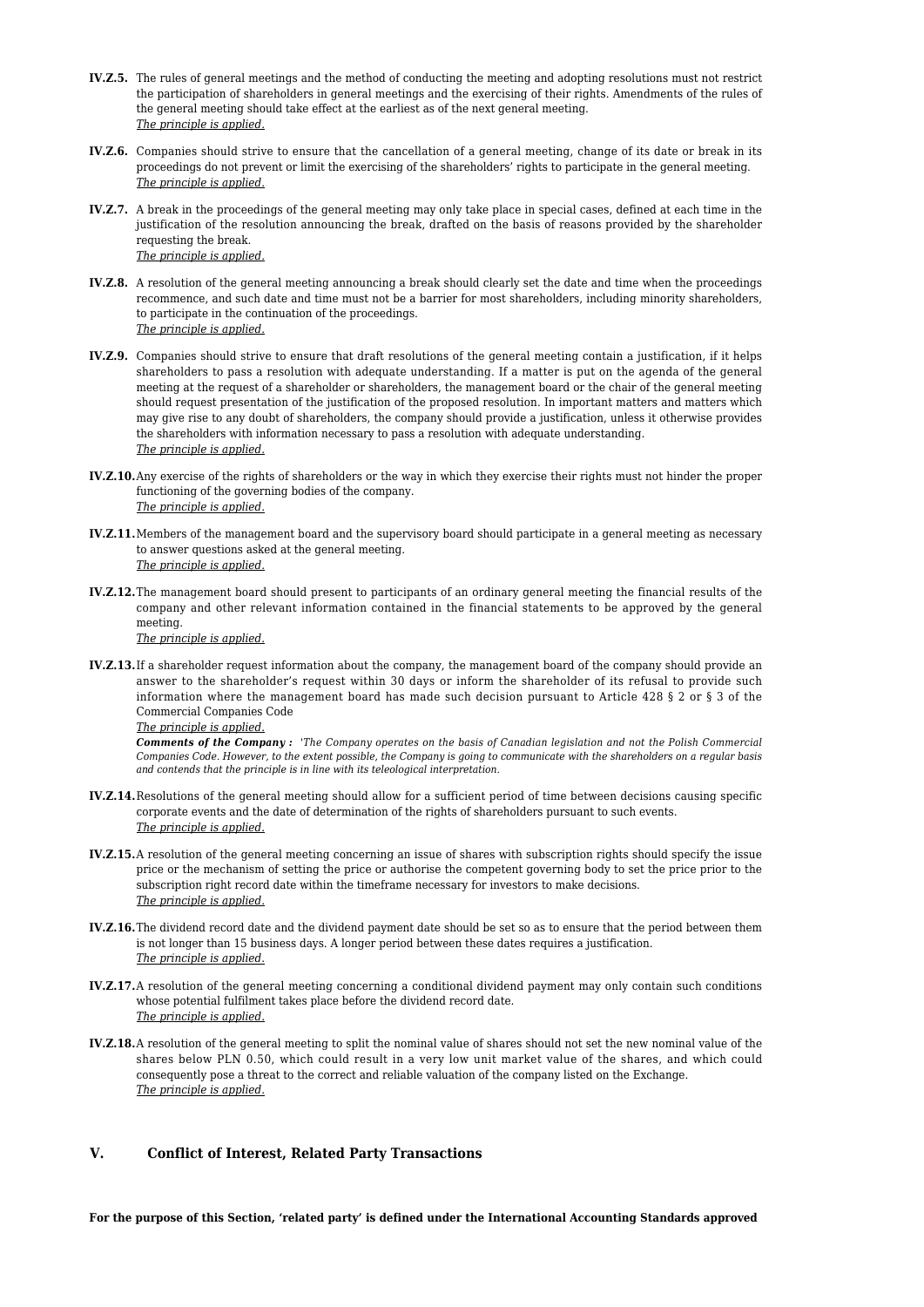**in Regulation No (EU) 1606/2002 of the European Parliament and of the Council of 19 July 2002 on the application of international accounting standards.**

**Companies should have in place transparent procedures for preventing conflicts of interest and related party transactions where a conflict of interest may occur. The procedures should provide for ways to identify, disclose and manage such cases.**

### **Recommendations**

**V.R.1.** Members of the management board and the supervisory board should refrain from professional or other activities which might cause a conflict of interest or adversely affect their reputation as members of the governing bodies of the company, and where a conflict of interest arises, immediately disclose it. *The principle is applied.*

# **Detailed principles**

- **V.Z.1.** No shareholder should have preference over other shareholders in transactions concluded by the company with shareholders or their related parties. *The principle is applied.*
- **V.Z.2.** Members of the management board or the supervisory board should notify the management board or the supervisory board, respectively, of any conflict of interest which has arisen or may arise, and should refrain from voting on a resolution on the issue which may give rise to such a conflict of interest in their case. *The principle is applied.*
- **V.Z.3.** Members of the management board or the supervisory board must not accept any benefits which might affect their impartiality and objectivism in making decisions or reflect unfavourably on the assessment of the independence of their opinions or judgements. *The principle is applied.*
- **V.Z.4.** Where a member of the management board or the supervisory board concludes that a decision of the management board or the supervisory board, respectively, is in conflict with the interest of the company, he or she may request that the minutes of the management board or the supervisory board meeting show his or her position. *The principle is applied.*
- **V.Z.5.** Before the company concludes a significant agreement with a shareholder who holds at least 5% of the total vote in the company or with a related party, the management board should request the supervisory board's approval of the transaction. Before giving its approval, the supervisory board should evaluate the impact of the transaction on the interest of the company. The foregoing does not apply to typical transactions and transactions at arm's-length made as part of the company's operations between the company and members of its group. If the decision concerning the company's significant agreement with a related party is made by the general meeting, the company should give all shareholders access to information necessary to assess the impact of the transaction on the interest of the company before the decision is made.

# *The principle is applied.*

*Comments of the Company : The Company's internal regulations provide adequate requirements, subject to treatment of an affiliated entity as a beneficial holder, or exercising control or management, directly or indirectly, over any securities of the Corporation carrying voting rights, which represent more than 10% of the securities carrying voting rights.*

**V.Z.6.** In its internal regulations, the company should define the criteria and circumstances under which a conflict of interest may arise in the company, as well as the rules of conduct where a conflict of interest has arisen or may arise. The company's internal regulations should among others provide for ways to prevent, identify and resolve conflicts of interest, as well as rules of excluding members of the management board or the supervisory board from participation in reviewing matters subject to a conflict of interest which has arisen or may arise. *The principle is applied.*

# **VI. Remuneration**

**A company should have a remuneration policy applicable at least to members of the company's governing bodies and key managers. The remuneration policy should in particular determine the form, structure, and method of determining the remuneration of members of the company's governing bodies and key managers.**

# **Recommendations**

**VI.R.1.** The remuneration of members of the company's governing bodies and key managers should follow the approved remuneration policy. *The principle is not applied.*

*Comments of the Company : The Company has no formal policy in this area. Compensation of the Company's Senior*